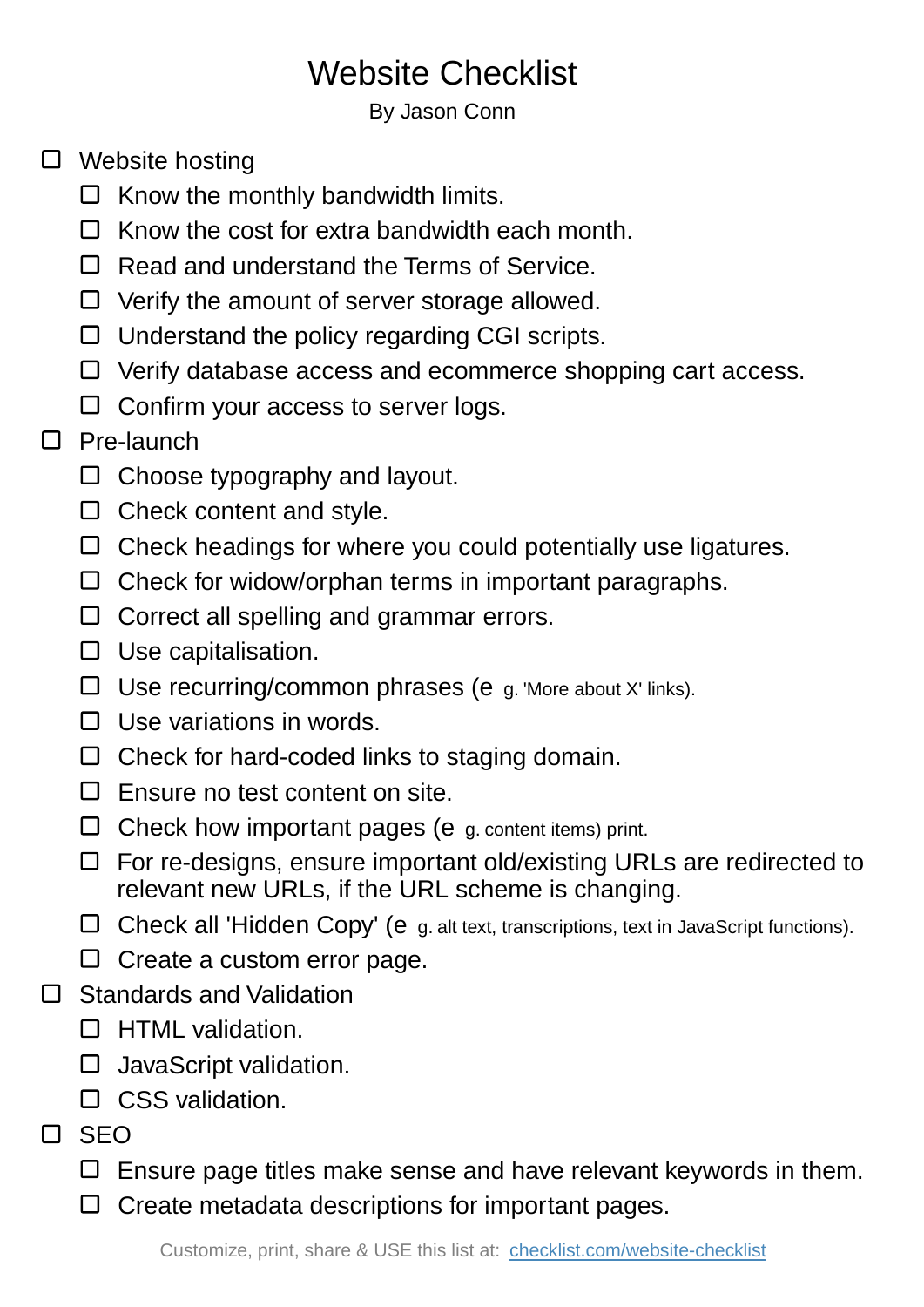- $\Box$  Check for canonical domain issues.
- $\Box$  Ensure content is marked-up correctly.
- $\Box$  Check for target keyword usage in general content.
- $\Box$  Check format of URLs.
- $\Box$  Set up Analytics and any other packages for measuring ongoing success.
- □ Create an XML Sitemap.
- Configure Google Webmaster Console and Yahoo! Site Explorer.
- $\square$  Functional Testing
	- $\Box$  Check all bespoke/complex functionality.
	- $\Box$  Check search functionality (including relevance of results).
	- $\Box$  Check page display in all browsers and operating systems.
	- $\Box$  Test pages at different screen resolutions.
	- Test all forms (e g. contact us, blog comments), including anti-spam features, response emails/text.
	- $\Box$  Test without JavaScript, Flash, and other plug-ins.
	- $\Box$  Verify all hyperlinks.
- Security/Risk
	- $\Box$  Configure backup schedule, and test recovery from backup.
	- $\Box$  Protect any sensitive pages.
	- $\Box$  Use robots txt where necessary.
	- $\Box$  Perform security/penetration test.
	- $\Box$  Turn-off verbose error reporting.
	- $\square$  Check disk space capacity.
	- $\Box$  Set-up email/SMS monitoring/alerts for errors and server warnings.

### □ Performance

- $\Box$  Test your page load speed.
- $\Box$  Check image optimisation.
- $\Box$  Check and implement caching.
- □ Minify/compress static (JavaScript/HTML/CSS) files.
- $\Box$  Optimise your CSS.
- $\Box$  Check correct database indexing.
- $\Box$  Check configuration at every level (Web server, Database)
- $\Box$  Configure server-based logging/measurement tools.